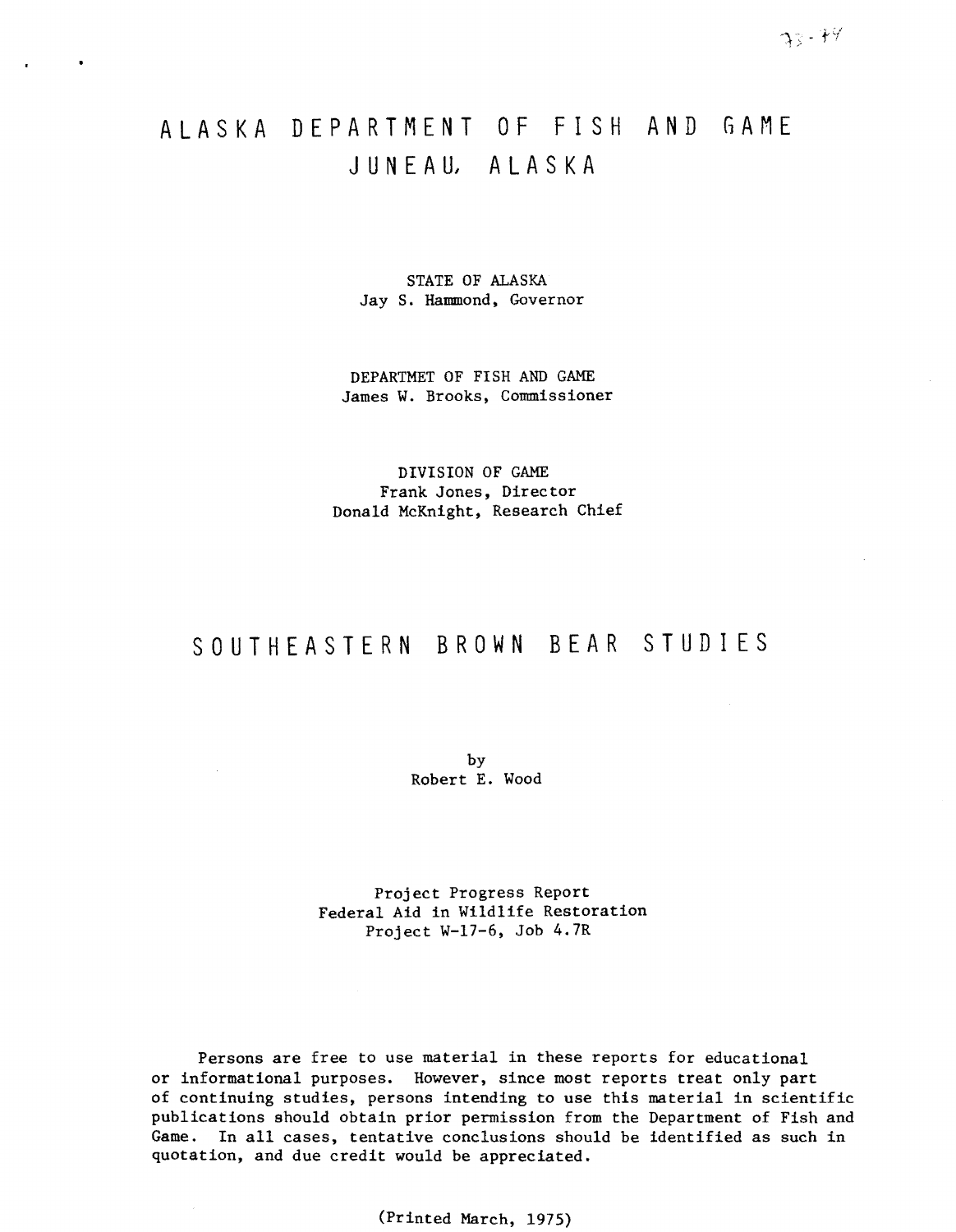## JOB PROGRESS REPORT (RESEARCH)

State: Alaska

 $\sim 10$ 

Cooperator: Robert E. Wood

Project No: W-17-6 Project Title: Big Game Investigations

Job No. 4.7R 4.7R Job Title: Movement and Populations of Brown Bear in the Hood Bay Drainage of Admiralty Island

Period Covered: July **1,** 1973 through June 30, 1974

# SUMMARY

Twelve bears were trapped with Aldrich foot snares along fish creeks in Hood Bay on Admiralty Island from September 9 through September **23,** 1973. Bears were marked and life history information was collected.

Observations of bears utilizing the beaches in Hood Bay were made from May 24 through June 4, 1974. Thirty-two different bears, 13 of which were tagged, were observed during this period.

Four bears (one tagged) were taken by hunters in Hood Bay during spring 1974.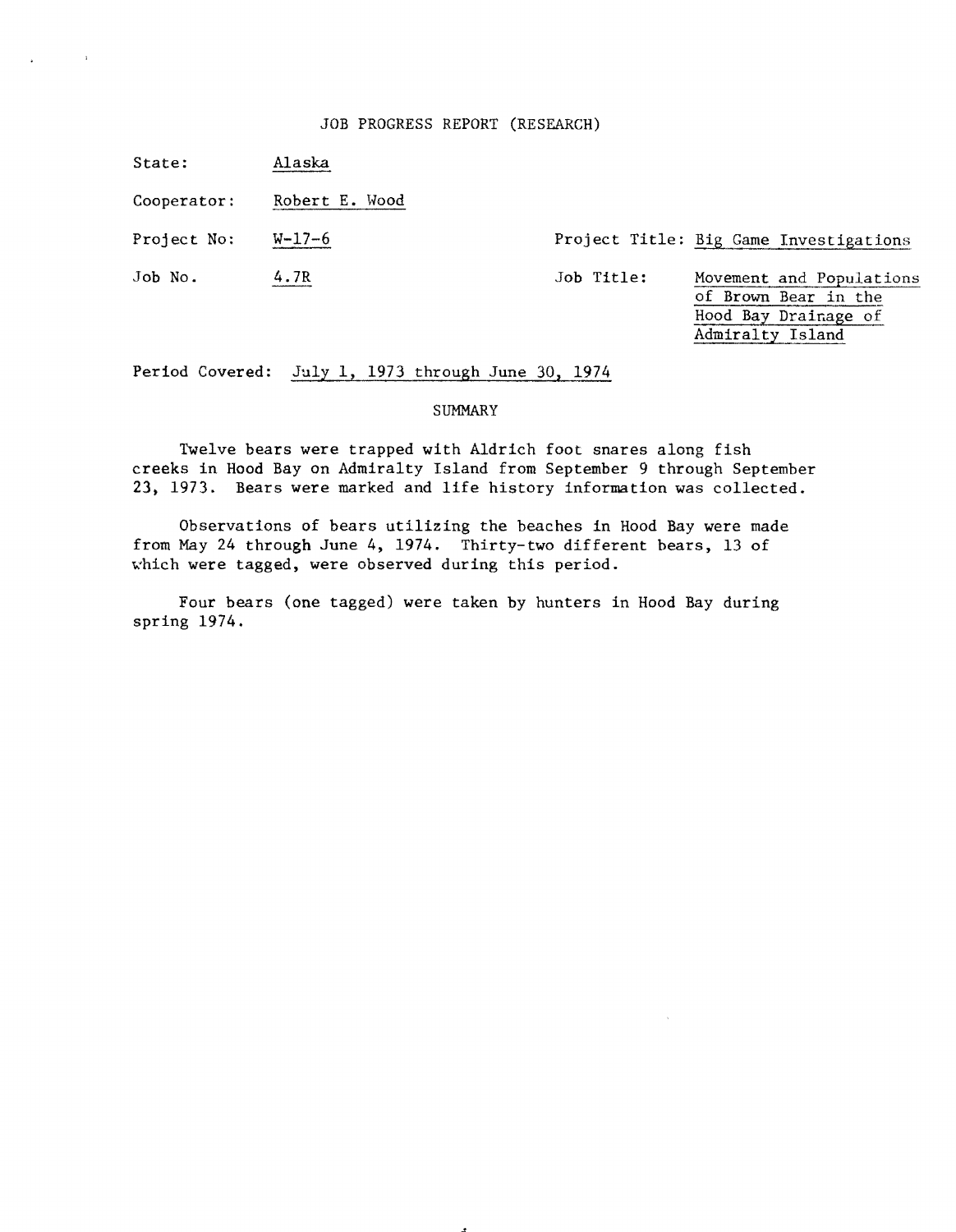#### **CONTENTS**

| Spring Observations 3 |  |  |  |  |  |  |  |  |  |  |  |  |  |  |
|-----------------------|--|--|--|--|--|--|--|--|--|--|--|--|--|--|
|                       |  |  |  |  |  |  |  |  |  |  |  |  |  |  |
|                       |  |  |  |  |  |  |  |  |  |  |  |  |  |  |
|                       |  |  |  |  |  |  |  |  |  |  |  |  |  |  |

#### BACKGROUND

Much of the better brown bear *(Ursus arctos)* habitat on Admiralty Island is included in the Juneau Unit timber sale that the U.S. Forest Service awarded to Champion International, Inc. in 1968. Logging will greatly alter the existing habitat through clearcutting, road building and introduction of greater numbers of people. Permanent logging camps will be constructed and plans call for a public road running the length of the island. The sale contract allows for logging 95 percent of the available commercial timber. The Sierra Club has filed suit against the Forest Service, contending the Service violated the Multiple Use Sustained Yield Act, and in all probability it will be a year or more before the suit is settled.

This study was initiated to evaluate the effects of clearcutting and logging related activities on brown bears. Hood Bay was chosen as a study area becasue of its large population of bears, it geographic location with respect to other bays of importance to bears, its excellent salmon streams and the fact that it is one of the first areas within the Champion sale scheduled for logging.

# OBJECTIVES

To determine the density, productivity and sex and age composition of the brown bear population in the Hood Bay drainage on Admiralty Island and to measure movements of these bears within and between the Hood Bay drainage and adjacent drainages.

#### PROCEDURES

Aldrich foot snares were operated from September 9 through September 23, 1973 along the three major salmon streams in Hood Bay. Snares were used along the creek in the South Arm September 9-17 and on the two creeks at the head of the North Arm from September 18 to September 23.

The trapping and tagging work was accomplished by two men using a maximum of eight snares at any one time. Trail sets along fish creeks were used exclusively and snares were anchored in place.

1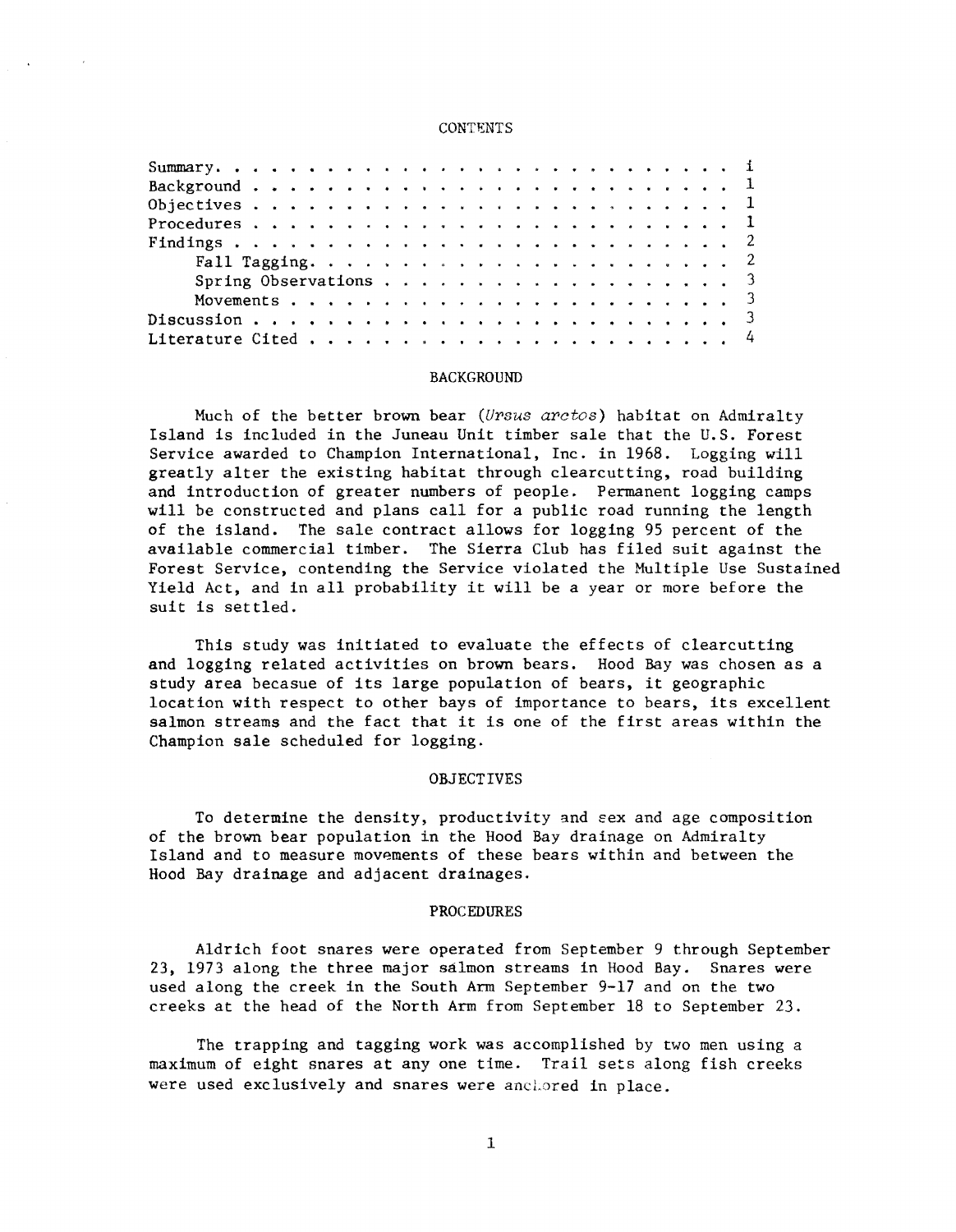Bears were innnobilized using drugs, dosages and procedures established by Glenn and Miller (1970). In most instances, a first premolar was removed for aging purposes, the bears were weighed using a 500-pound capacity spring scale and body measurements were taken.

I lists the color combinations used. Lip and groin tattoos were applied All bears were ear-tagged with two nylon jumbo Rototags. White tags were used for males and yellow for females. Three-inch squares of Saflag were placed under the Rctotags on the backs of the ears. Appendix with a Spaulding Fieldmaster electric tattoo marker.

Spring observations to evaluate bear movements and to obtain a minimum population estimate were conducted in Hood Bay from May 24 through June 4, 1974. A skiff was used to patrol the beaches and tideflats to locate bears and efforts were made to ascertain presence or absence of ear tags and to identify individuals.

# FINDINGS

# Fall Tagging

Twelve bears were trapped and tagged from September 9 through September 23. Eight were tagged in the South Arm from September 9 through 17 in approximately 45 snare days and the other four were tagged in 35 snare days from September 18 through September 23 in the North Arm.

Trapping conditions were excellent in the South Arm. Water levels were fairly high initially but dropped steadily during the week and fish were abundant and easily obtainable at all times. Conditions in the North Arm were not as good because the fish run was apparently quite small and was essentially over by the time trapping started. Some bears were still using the flats but most sign appeared to be a week or two old. Trapping should have been initiated in the North Arm and then switched to the South Arm to take into account the difference in timing of the fish runs.

No recaptures of previously tagged bears were made. One foot injury (broken or disjointed) occurred. This bear (#33-73) was closely observed the following spring and no indication of the injury could be detected.

One female was shot when she charged while we were attempting to dart a yearling cub in a snare.

One tagged bear (#15-72) was shot by a hunter in Hood Bay on September 7, 1973. The bear was a male, tagged in September 1972 when 2.5 years old, which had moved about 10 miles from the North Arm into the South Arm. Ears, ear tags and the lip tattoo were in excellent condition but the numbered pendant on the collar was chewed and badly faded.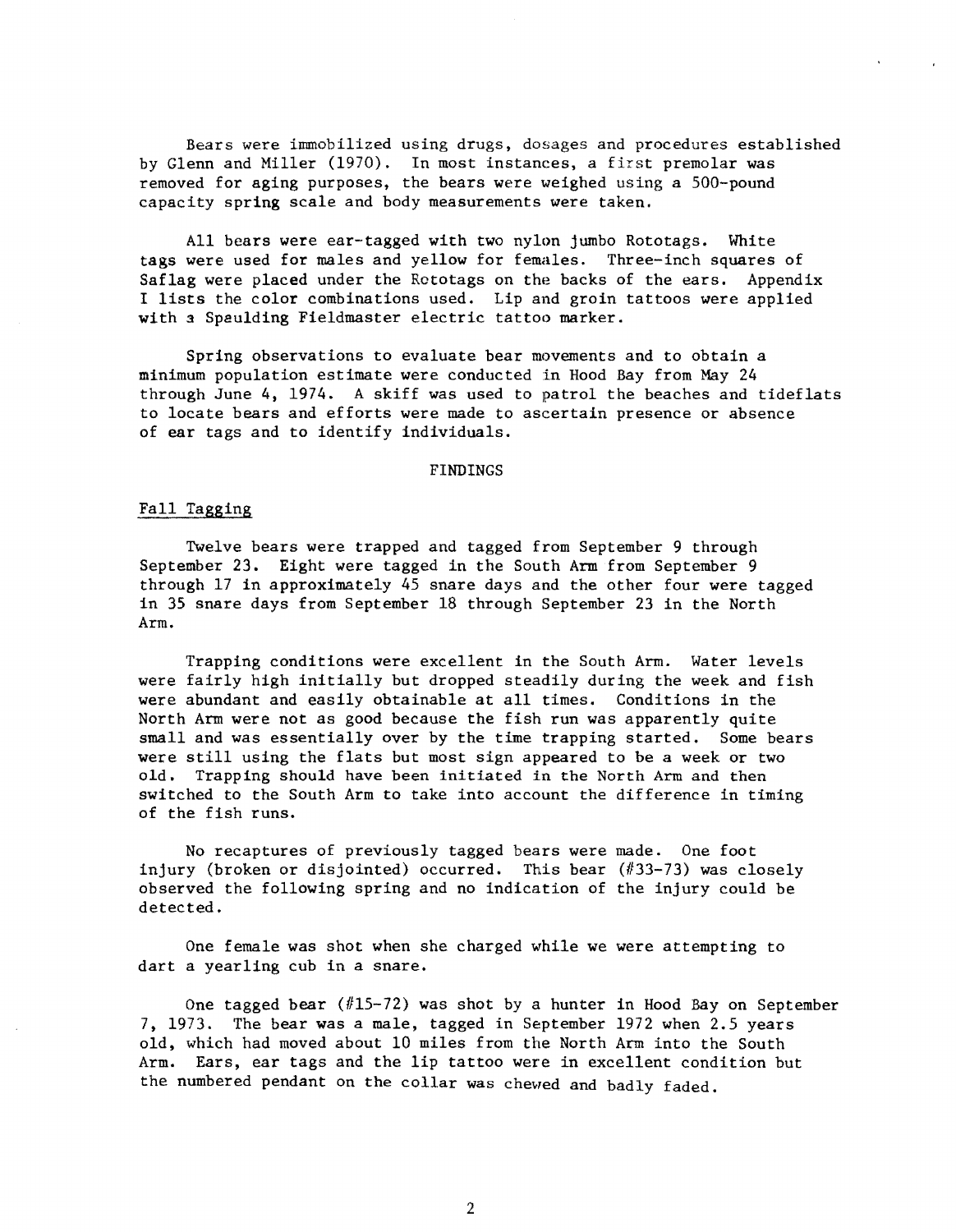### Spring Observations

Observations conducted in Hood Bay from May 24 through June 4, 1974 indicated there were at least 32 different bears utilizing 25 to 30 miles of beach. Four bears were killed in Hood Bay during the spring 1974 season. Thirteen of the 32 bears observed were tagged and one of the four hunter-killed bears was tagged. Maximum number of tagged bears still alive at the time of the observations was 40. Good data on bear movements in and out of Hood Bay &re not available so it is impossible to arrive at a figure of tagged bears within the drainage and at any one time. The number of bears that reside in, or move through, Hood Bay in the spring is certainly larger than 36. On several days we observed at least 15 different bears. Some bears were observed only once during the 12 days of observation and some were seen on 4 different days.

Of the 32 different bears observed, 17 were adults without cubs and five were sows with a total of 10 cubs, all yearlings or older.

The Saflag ear markers, although apparently not very permanent, were visible under good conditions at ranges up to 2,200 yards. The tagged bears observed during spring observations were marked the previouc: September.

Most of the spring effort was concentrated in the South Arm because of hunter activity in the North Arm. Only four of the 32 different bears were seen in the North Arm. The majority of observations occurred between noon and 11:00 P.M. The period from 8:00 P.M. to dark was by far the most productive time for observing bears.

#### Movements

No tagged bears have been reported killed outside of Hood Bay and no sightings of tagged bears were received during the report period. One boar, tagged in September 1972 as a 12.5-year-old, was killed by a hunter in May 1974 approximately four miles from the tagging site. While in the snare, this bear had broken a hind leg and had chewed off three toes. When shot, the foot was gone, but the stump was healed over. Three family groups (all containing cubs-of-the-year) had members tagged during the fall of 1973 and all three groups were observed in June 1974 within three miles of the tagging sites. One adult male and one 3.5-year-old sow, both tagged in September 1973, were observed in June 1974 within three miles of the tagging area. The sow had suffered a broken or disjointed front foot in che snare in September but no sign of the injury could be detected when she was observed the following June.

## DISCUSSION

The minimum number of different bears using Hood Bay in the past four years, as shown by spring beach counts, has been: 18 in 1971, 17 in 1972, 31 in 1973 and 32 in 1974. During 1971 and 1972 observations were made in conjunction with spring trapping efforts and the time spent observing was less than during  $1973$  and  $1974$ .

3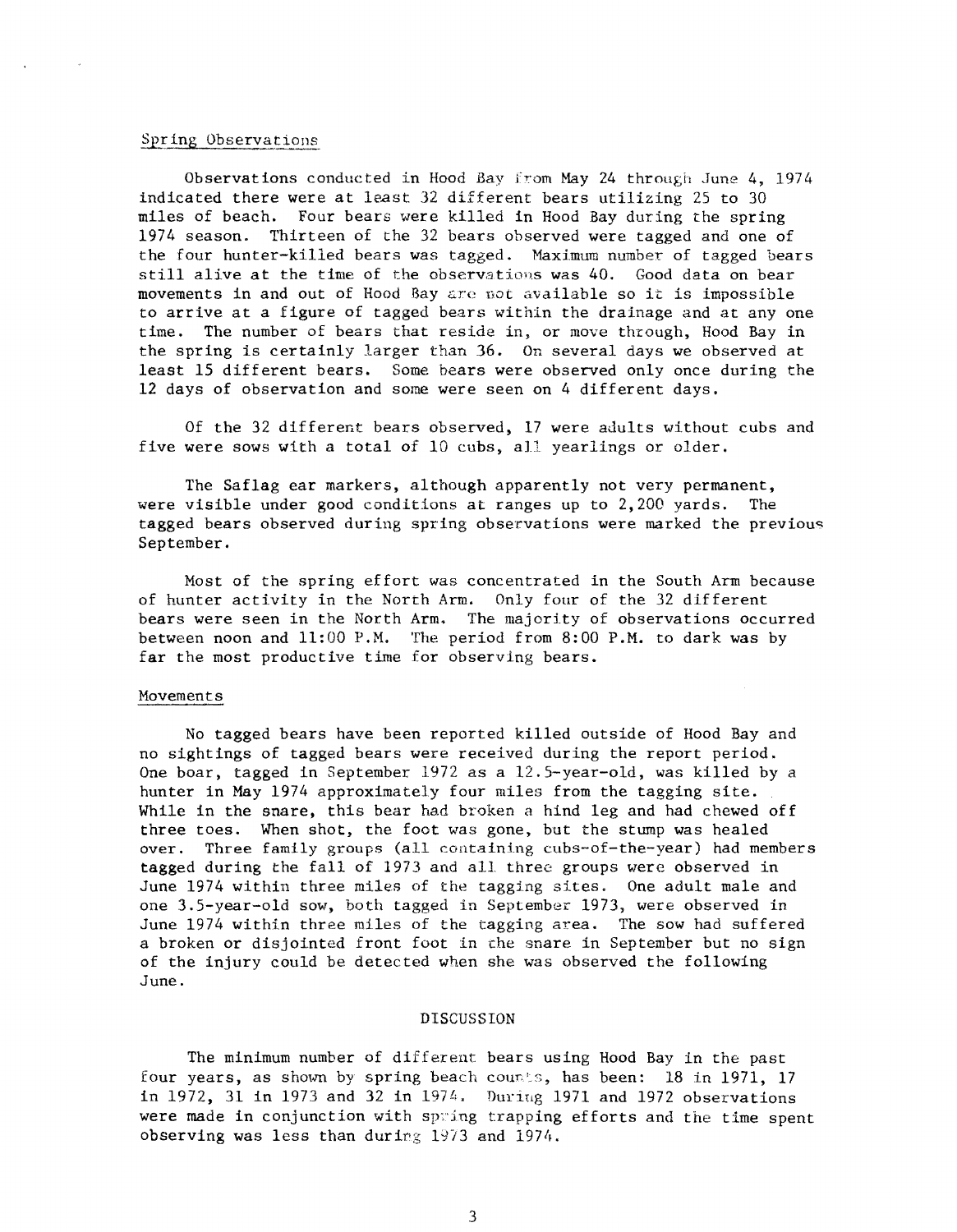Little is known of movements into or out of the bay and consequently it is difficult to arrive at a population estimate for Hood Bay. Simultaneous counts were made in adjacent Pybus and Gambier Bays in the spring of 1973 but no tagged bears were seen. Fourteen different bears were seen in Pybus and 29 in Gambier during the nine-day observation period but not all were observed closely enough to determine if they had been tagged. It is probable that the other bays in the vicinity of Hood Bay, such as Chiak, Whitewater and Eliza Harbor, contain similar densities of bears.

Hunters have killed two tagged bears, both in Hood Bay, and two reports of tagged bears (one from Pybus and one from Gambier) have been received. No tagged bear reports from Hood Bay have been received from other than Department personnel.

# LITERATURE CITED

Glenn, L.P. and L.H. Miller. 1970. Report on 1969 brown bear studies. Alaska Dept. Fish and Game, Fed. Aid in Wildl. Rest. Prog. Rept. Proj. W-17-2.

PREPARED BY:

Robert E. Wood Game Biologist

APPROVED BY: Division of Director Game

Research Chief, Division of Game

SUBMITTED BY:

Harry Merriam Regional Research/Management Coordinator